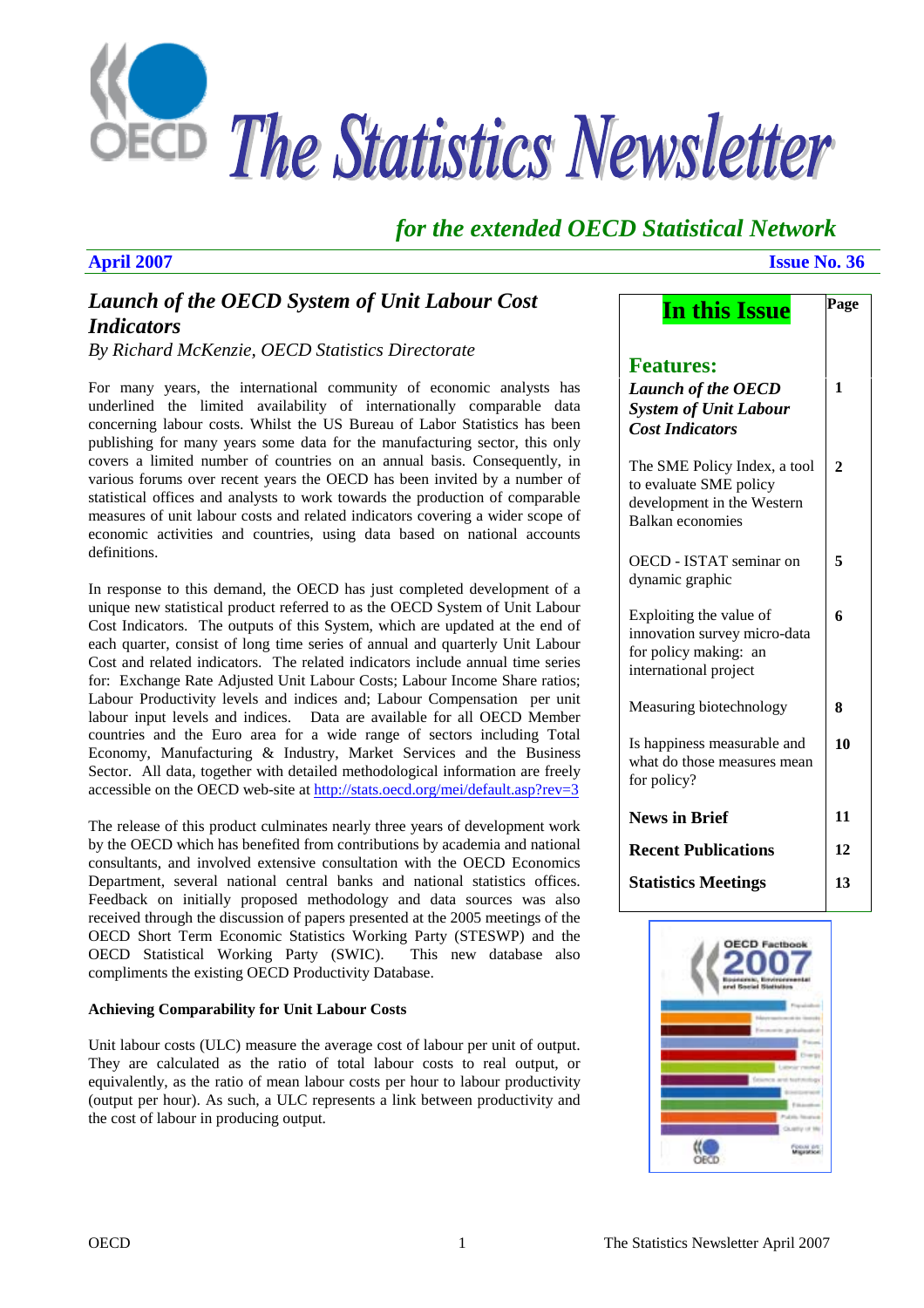<span id="page-1-0"></span>Achieving comparability across countries and economic activities for unit labour costs is a major challenge, particularly for those compiled on a quarterly basis. This stems largely from a lack of uniformity in earnings and labour cost data available on a sub annual basis across different economic activities within and across countries. In addition, coherence with quarterly indicators of real output may often be poor leading to large volatility in a derived statistic such as the unit labour cost.

The OECD has attempted to overcome these problems by developing a stepwise framework for choosing suitable quarterly indicator data, which is then benchmarked to more reliable annual data to form a consistent set of temporally disaggregated quarterly time series of total labour costs and real output. These series are then used to compile a set of quarterly unit labour cost indexes, whilst the annual benchmark data are decomposed and combined with other information to compile a range of related indicators such as exchange rate adjusted unit labour costs, labour income share ratios, labour productivity measures and labour compensation per unit labour input measures.

#### **Data sources and compiling long time series**

The annual benchmark data is sourced from the OECD System of National Accounts Database (SNA). However, in order to enable the longest possible time series to be produced, currently published time series available in the SNA are often linked to historical time series provided to the OECD some time in the past. This has enabled in most cases the compilation of annual ULC and related indicators back to 1970 for all OECD Member countries for each of the following eight economic activities according to the International Standard Industrial Classification (ISIC Rev. 3):

- Total economy
- Manufacturing (ISIC D)
- Industry (ISIC C\_E)
- Construction (ISIC F)
- Trade, transport and communication (ISIC G\_I)
- Finance and business services (ISIC J\_K)
- Market services (ISIC activity based proxy G\_K)
- Business sector excluding agriculture (ISIC activity based proxy  $C_K$

The majority of quarterly data is sourced from the OECD Quarterly National Accounts Database where the target variables are compensation of employees (for total labour costs) and constant price value added (for real output) by industry. However, many countries do not have complete GDP by income accounts (and to a lesser extent production accounts) and thus a range of proxy variables are taken from a variety of national and international sources. The general order of preference for proxy variables of total labour costs is: gross wages and salaries; labour cost index multiplied by total hours worked; average earnings multiplied by total employment. Proxy variables for real output generally consist of a production index for the relevant economic activity. Also, in order to enable the longest possible time series to be produced, currently sourced time series are often linked to historical series provided to the OECD some time in the past. The length of time series available for the quarterly ULC indicators therefore differs by country, but a large number of countries have at least 15 years worth of data for each economic activity.

# **The quarterly production process**

A highly efficient cyclical production process has been developed in order to update both the annual and quarterly indicators on a quarterly basis. Around the middle of the last month of the quarter, annual data are downloaded

from the SNA and a range of quality checks applied. Quarterly data are then extracted from the various sources and benchmarked to the annual data using the Fernández method of temporal disaggregation to compile the raw series needed for the quarterly unit labour cost indexes. These series are seasonally adjusted using the TRAMO – SEATS package to produce both seasonally adjusted and trend-cycle series. The latter are then presented as the headline series in the monthly OECD Main Economic Indicators publication, although all outputs of the System are freely available on the website address below.

#### **Ongoing development**

The OECD hopes to extend the current System to include data for major OECD non-member economies such as Brazil, China, India, the Russian Federation and South Africa. It is also intended to develop a quarterly news release for presenting the latest developments in the quarterly series.

Detailed information describing the methodology and data sources used together with all time series outputs can be found on the *OECD System of Unit Labour Cost Indicators* website at a state at a state at a state at a state at a state at a state at a state at a state at a state at  $\alpha$ [http://stats.oecd.org/mei/default.asp](http://stats.oecd.org/mei/default.asp?rev=3)  $?rev=3$ .

*The SME Policy Index, a tool to evaluate SME policy development in the Western Balkan economies By Antonio Fanelli, OECD* 

-----

#### **Background**

Small enterprises are the backbone of the Western Balkan economies. They make a major contribution to job creation and economic development. Small enterprises are behind the expansion of the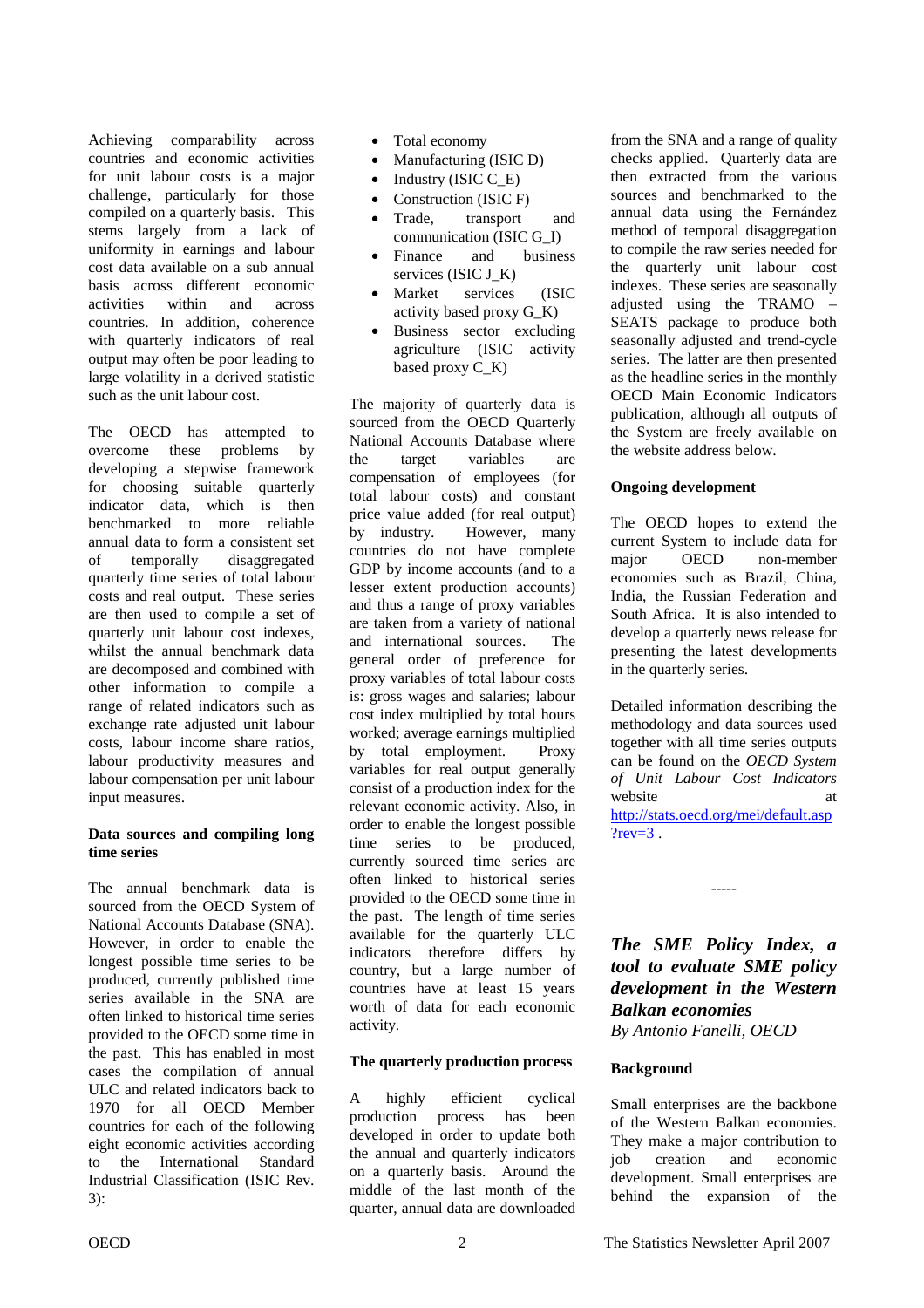services, construction and transport sectors driving economic growth in the region. Clusters of small enterprises operating in high value added sectors are starting to emerge, spreading innovation throughout the economy.

Until a few years ago, small enterprise policy received relatively little attention in the region. The focus of governments was on consolidating macro-economic stabilisation and on managing the restructuring and privatisation of large state owned companies. Only limited support was available for small private enterprises. Over the last few years however, government action has shifted progressively from economic stabilization and macro reforms to the design and implementation of a set of microeconomic reforms directed at improving the business and investment climate. The adoption in 2003 of the European Charter for Small Enterprises (the Charter)– a pan-European instrument developed by the European Union under the framework of the Lisbon Agenda – by all the Western Balkan countries (Albania, Bosnia and Herzegovina, Croatia, the former Yugoslav Republic of Macedonia, Montenegro and Serbia) and UNMIK/Kosovo has contributed to a change in policy perspective.

 Together with the adoption of the Charter the Western Balkan countries have also made a commitment to regularly monitor SME policy development, within the framework of the broader EU integration process. Therefore each country and UNMIK/Kosovo named a National Charter Co-ordinator and established mechanisms for systematic monitoring of the

Charter implementation under the auspices of the European Commission (Directorate-General for Enterprise and Industry). Additionally, the European Training Foundation (ETF) gradually become an additional source of expertise and advice for monitoring Charter dimensions 1 and 4, which

address education, training and skills issues.

In parallel, the OECD Investment Compact, in co-operation with the European Bank for Reconstruction and Development (EBRD), carried out a periodic independent evaluation of government enterprise policy (Enterprise Policy Performance Assessments, EPPAs) which covered most of the Charter's ten dimensions.

Between 2003 and 2006 the Charter monitoring process resulted in the publication of three sets of country reports, prepared by the National Co-ordinators, and three regional reports on the *Implementation of the European Charter for Small Enterprises for the Western Balkans*, and two series of Enterprise Policy Performance Assessments country reports, published by the OECD Investment Compact. The monitoring reports were supported by an intense programme of consultation with the business and policy community in each of the countries and by expert missions and peer reviews. In 2006, the Charter process was mainstreamed in the new Lisbon Agenda ('Growth and Jobs') for the then 25 EU Member States.

Faced with the possibility of a discontinuation of the Charter process, the Western Balkan countries and UNMIK/Kosovo adopted the 'Belgrade Declaration' in October 2006, calling for the continuation and the strengthening of the Charter monitoring process at country and regional level. The Belgrade declaration opened a new phase in the Charter monitoring process, characterised by the following features:

• *A multi-agency approach:* The OECD Investment Compact and the EBRD decided to fully integrate their policy assessment activities with those conducted by the EC and to integrate them in one single process based on the European Charter for Small Enterprises. Therefore the

monitoring process now involves two lead organisations, the EC and the OECD, and two support organisations, the ETF and the EBRD;

• The development of a specific *measuring tool* (the SME Policy Index), based on the Charter 10 policy dimensions to allow progress on SME policy development to be monitored in a more tangible, rigorous and comparative way.

The first monitoring exercise using the SME policy Index was conducted between June and November 2006 and a regional report (Enterprise Policy Development in the Western Balkans), jointly prepared by the EC (DG Enterprise and Industry) and the OECD Investment Compact, in consultation with the EBRD and the ETF was published in March 2007.

The process started with selfassessment exercises conducted by the country National Charter Coordinators followed by counterassessments conducted by a team of independent consultants coordinated by the OECD Investment Compact; in close cooperation with partner organisations. The final scoring is the result of the consolidation of these two assessments, enriched by further desk research by the four partner organisations and inputs from other organisations such as the World Bank, IFC and UNDP, research centres and bilateral development agencies. The information used for the assessment was updated to October 2006. Any policy developments that occurred after that date were not considered in this report.

The next monitoring cycle (2007- 09) will include an assessment of the impact of government policy in priority areas through company surveys and focus groups, systematic monitoring of policy targets and a phase of policy coaching through peer reviews,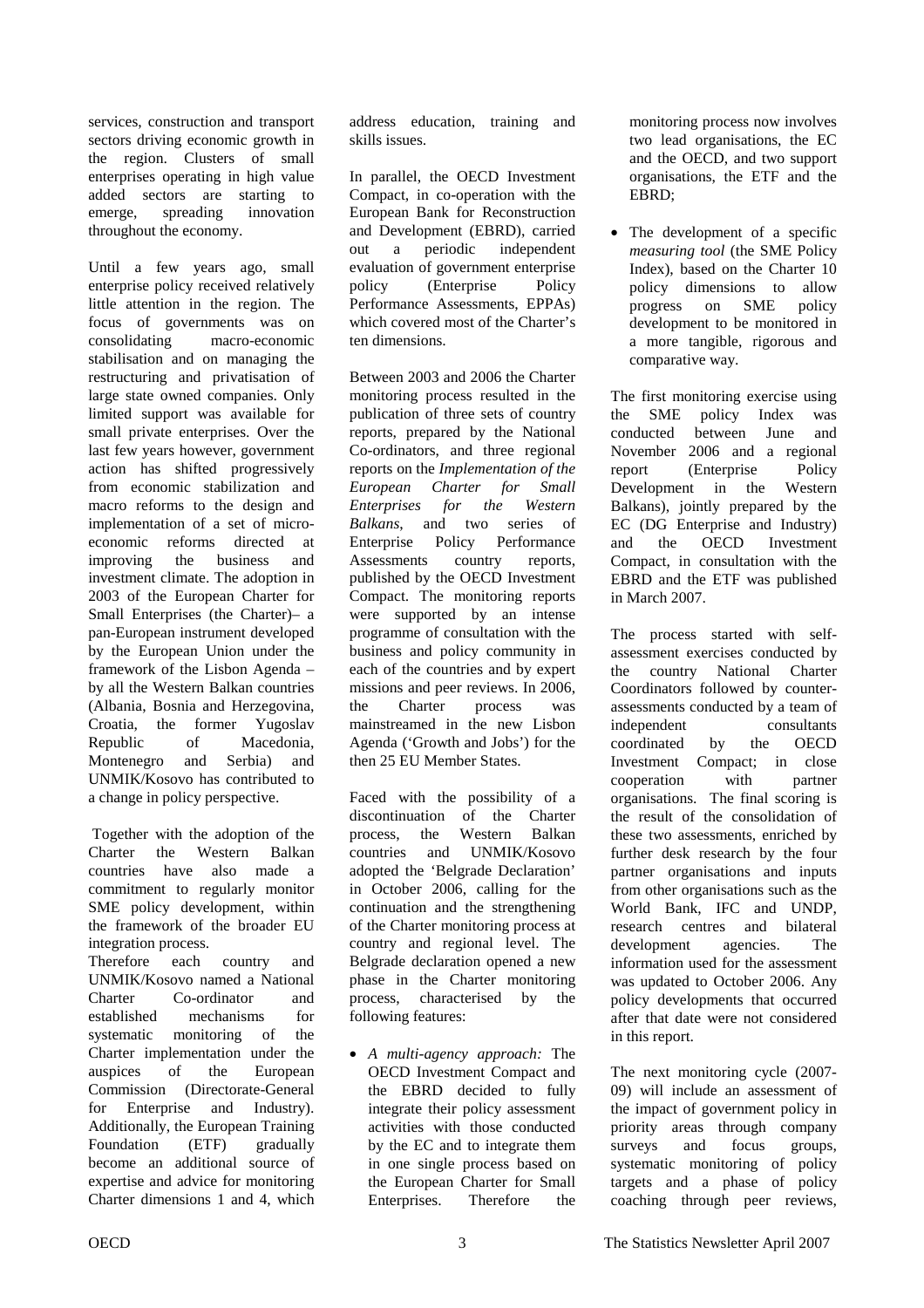workshops and expert assistance. The next regional report will be published in the spring of 2009.

### **The SME Policy Index**

The SME Policy Index combines the Charter structure with an assessment approach developed by the OECD Investment Compact for evaluation of the investment climate in South East Europe. The index has been developed by the EC and the OECD Investment Compact, the ETF and the EBRD with the active participation of the National Charter Co-ordinators of the Western Balkans. The Charter framework and the indicators have been adjusted to reflect the conditions of policymaking in the Western Balkans.

The SME Policy Index aims to provide a structured and comparative evaluation of progress on SME policy by defining the country position in each of 10 policy areas covered by the Charter, using a scale of 1 to 5 (weaker to stronger). This leads to the identification of weaknesses and strengths in policy development, allowing a better targeting of government action and a more efficient allocation of donor assistance and a more effective dialogue with the private sector.

#### **The SME Policy Index methodology**

The SME Policy Index is structured around the ten policy dimensions covered by the European Charter for Small Enterprises:

- 1. Education and training for entrepreneurship;
- 2. Cheaper and faster start-up;
- 3. Better legislation and regulation;
- 4. Availability of skills;
- 5. Improving on-line access;
- 6. Getting more out of the single market;
- 7. Taxation and financial matters;
- 8. Strengthening the technological capacity of small enterprises;
- 9. Successful e-business models and top-class business support;
- 10. Developing stronger, more effective representation of small enterprises.

Each policy dimension is further divided into sub-dimensions that capture the critical feature of policy development in each specific area. For example, the sub-dimensions included in dimension 3 (Better legislation and regulation) are:

- 1. Regulatory impact assessment for new SME-regulation;
- 2. Simplification of rules;
- 3. Institutional framework.

Sub-dimensions are broken down into indicators. For example, within the same dimension, the subdimension 'Simplification of business regulations and formalities affecting the small business sector' contains the following indicators:

- a) Government Strategy/action plans for business simplification;
- b) Application of the 'silence is consent' rule;
- c) Simplification of administrative forms for standard procedures.

Other sub-dimensions cover, for example, access to finance, the adaptation of tax policy to SME needs, etc. All sub-dimensions and indicators are included in the regional report which is available at [http://www.investmentcompact.org/](http://www.investmentcompact.org/dataoecd/31/41/38310075.pdf) dataoecd/31/41/38310075.pdf.

The indicators are structured around five levels of policy development, with 1 the weakest and 5 the strongest. The policy development path for each indicator is typically structured according to the following lines:

*Level 1*: There is no law or institution in place to cover the area concerned;

*Level 2*: There is a draft law or institution, and there are some signs of government activity to address the area concerned;

*Level 3*: A solid legal and/or institutional framework is in place for this specific policy area;

*Level 4*: Level 3 + some concrete indications of effective policy implementation of the law or institution;

*Level 5*: Level 3 + some significant record of concrete and effective policy implementation of the law or institution. This level comes closest to good practices identified as a result of the EU Charter process and the OECD Bologna Process.

Where countries were clearly in transition between two levels, or where the actual situation combined elements of two subsequent levels, a half point is attributed. In total the Index consists of 56 indicators, combining new research with data and information already provided by other reports such as the Cost of Doing Business produced by IFC or the OECD Investment Compact Investment Reform Index.

Each sub-dimension and indicator is weighted according to its perceived importance in relation to enterprise policy development. The weights have been assigned as result of a process of consultation between the four partner organisations and the National Charter Co-ordinators.

The weighting system ranges from 3 (most important) to 1 (least important). The final score assigned to each policy dimension is therefore calculated as a weighted average of sub-dimensions and indicators.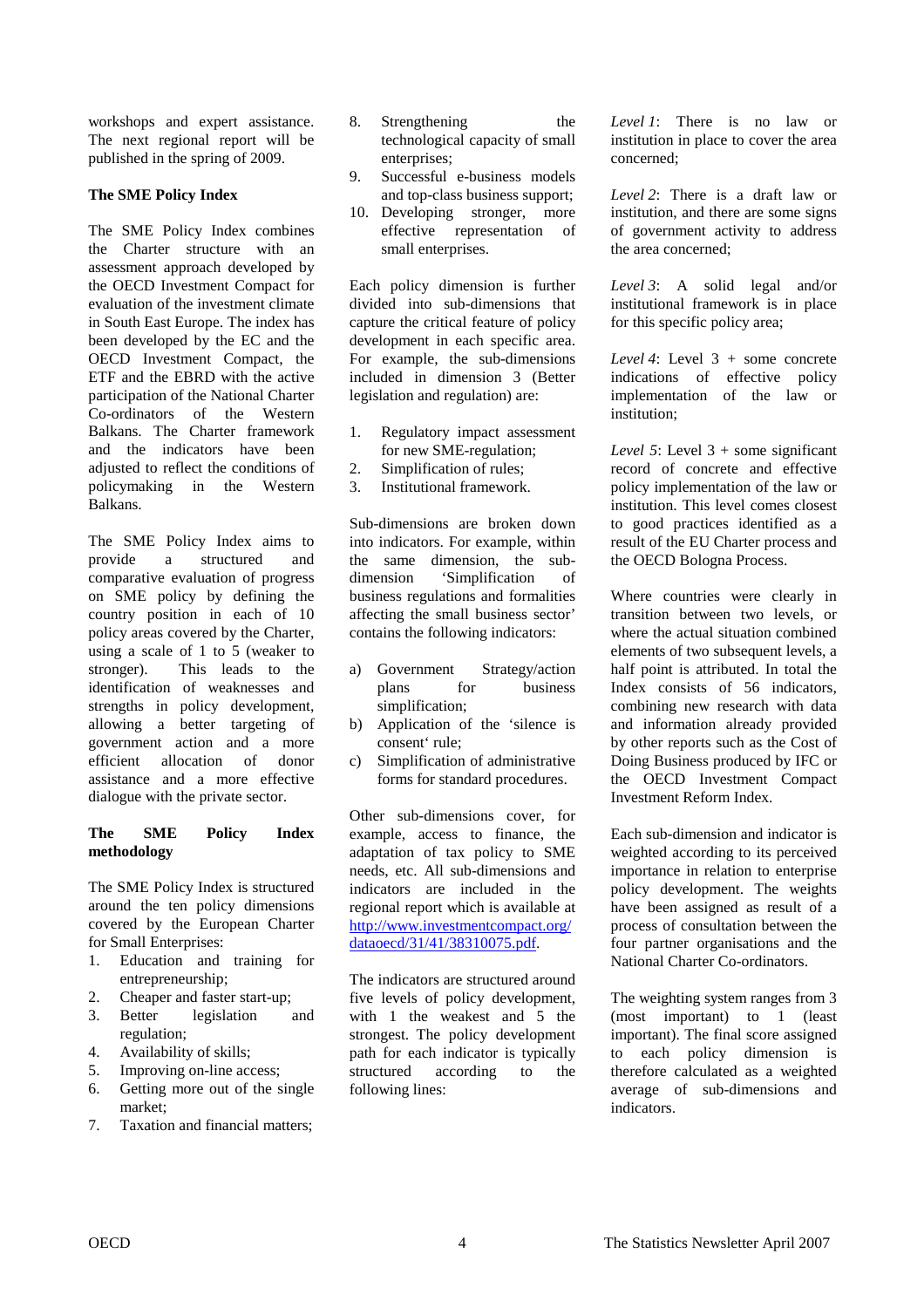<span id="page-4-0"></span>

The evaluation results have not been aggregated into a single numeric index. It would, in fact, be impossible to correctly, and singularly, determine the weight of each of the 10 policy dimensions covered by the Charter. The SME Policy Index has been designed as a tool to foster policy dialogue among the SME policy stakeholders at country and regional level. It is therefore up to policy stakeholders to decide on which dimension or sub-dimension to concentrate their efforts. In addition a single numerical index would risk misleading the policy debate, concentrating the discussion on countries' overall relative performance instead of focusing more productively on relative strengths and weaknesses in specific areas.

#### **Conclusions**

Evaluating SME policy is a complex exercise, especially given the number of dimensions involved and the need to combine a qualitative and quantitative evaluation. The SME Policy Index is a first attempt to develop a comprehensive framework for SME policy evaluation, covering a range of policy dimensions and associating the evaluation phase to a policy dialogue process. By setting a policy development path structured in five steps for each

indicator it has been possible to assign numerical values to typically qualitative indicators and create a base for cross country comparison. By repeating the evaluation exercise over time, it will be possible to track progress in policy implementation at country and regional level.

The results of the first exercise have been encouraging. The Western Balkan countries took the exercise very seriously and committed considerable resources and provided strong political support through the entire process and are using the SME Policy Index as a tool for activity planning, for defining project priorities with donors and for structuring consultation with the private sector.

However, in the present format, the SME Policy Index has a number of limitations such as: the exclusion of important dimensions such as infrastructure and labour market policies; the lack of a comparable set of SME statistics providing a reliable picture of the structure and dynamics of the SME sector; and an agreed methodology to evaluate the impact of policy measures on the target SMEs. One of the objectives of the next phase of the monitoring process is indeed to find ways to overcome those limitations.

# *OECD - ISTAT seminar on dynamic graphics Lars Thygesen, OECD*

The OECD is committed to promoting informed decision making in all aspects of life: in policy making, in business decisions, in the private lives of citizens. The OECD is a provider of high quality comparable statistics that lend themselves well to international policy analysis and decision making. But first decision makers must be aware and understand the messages buried inside the data.

To many people, and especially younger audiences, statistics are seen as boring and hard to understand. Thus, they may never be turned into knowledge; meaning information that an individual understands and can use as the basis for action. Statistical organisations thus face a serious challenge of making potential users aware of statistics as an interesting and useful basis for forming an opinion and making decisions.

One of the ways the OECD has chosen to address this problem is to use dynamic graphical methods to make indicators appealing and uncover the messages they hide. In order to explore best practices as a basis for action, OECD decided to

-----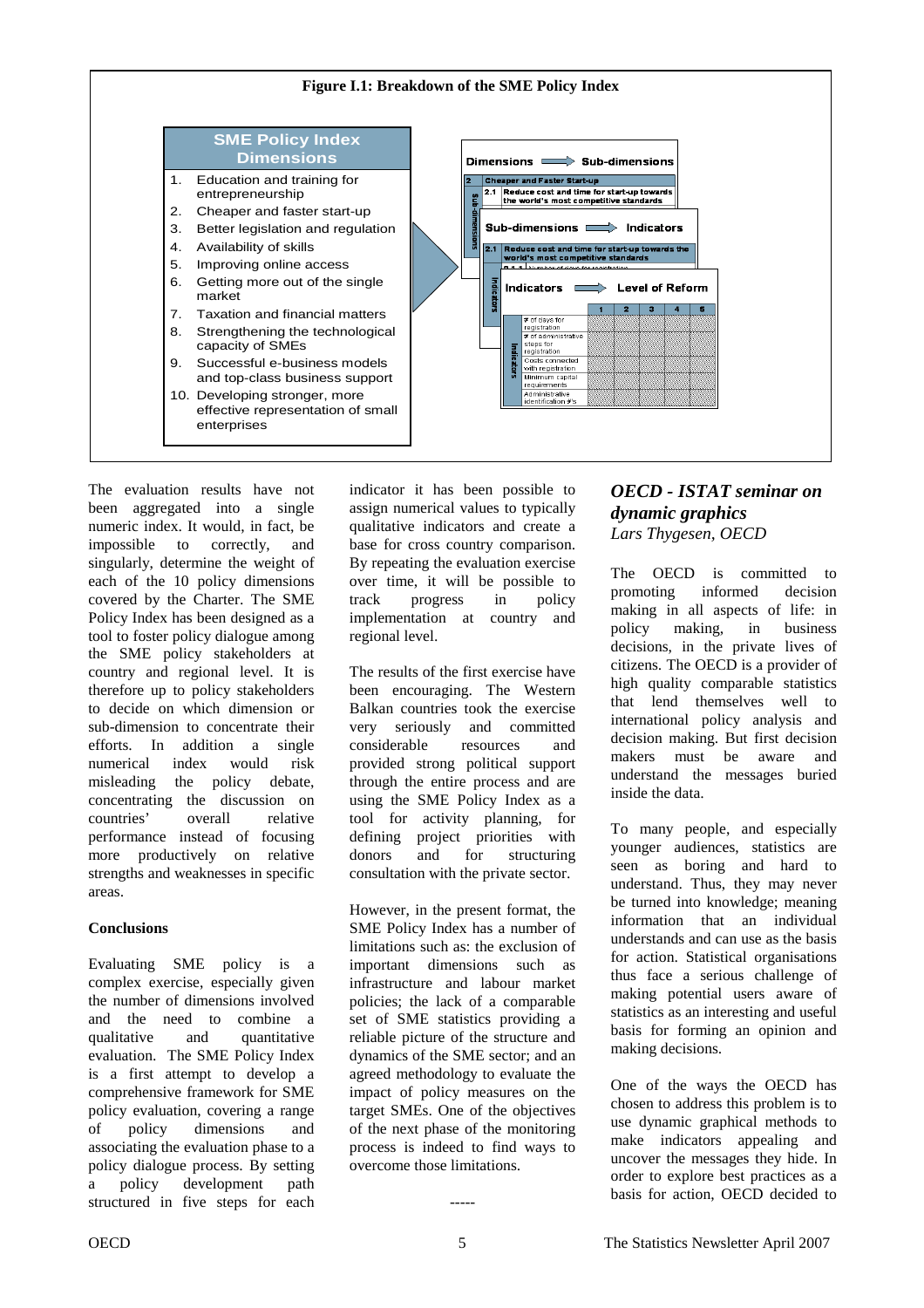<span id="page-5-0"></span>organise a seminar, inviting people and organisations with excellent solutions to present them.

OECD arranged in cooperation with ISTAT (the Italian National Statistical Office) a seminar on Dynamic graphics 5-6 March in Rome. The web site of the event is [www.oecd.org/oecdworldforum/gra](www.oecd.org/oecdworldforum/graphics) phics.

The seminar gathered 140 participants, a mixture of audiences with quite different cultures: statisticians who were keen to present their content, analysts and academia focusing on the messages themselves, and technical people mostly interested in what was inside the 'machine'. This proved to be an excellent mix, fertilising discussions and giving new insights.

Sixteen presentations showed applications of dynamic graphics, several of which were works in progress, not yet presented on the web sites of the organisations presenting them. They have one aspect in common: they are (more or less) dynamic. This means that when you change one aspect or choose one value of a dimension, other parts automatically follow; using more or less elegant transitions. Time (observation time or reference time of the data) is typically seen as a special dimension, with a "play" button allowing users to see developments over time like a movie.

Two families of graphs were presented:

- General purpose tools, aiming to show almost any kind of statistics, e.g. as a front end to a data warehouse with many different topics;
- Special purpose tools, aiming to show a graph that is especially suited for just one kind of question or topic.

The special purpose tools can be more effective in the sense that they are adapted to the messages that the "sender" wants to get across. They can also give a more direct editing role to the sender.

A few standards were widely used in applications and discussed during the seminar. Several applications used SDMX as standard for the input into the tools. As this is the general standard for exchange of statistical data and metadata, this seems a wise choice that would allow the tools to be easily plugged into any serious statistical data source.

Regarding the graphing techniques, two standards were widely used: SVG (scalable vector graphics) and Flash.

The seminar confirmed that it is possible to improve the understanding and penetration of OECD statistics using dynamic graphical tools and the OECD will develop such tools. The development will start with a pilot project to demonstrate the viability of the idea. The first results of this will be shown in the OECD World Forum - Measuring and Fostering the Progress of Societies, in Istanbul 27-30 June 2007. Following that event, results will be evaluated and decisions will be made about how to move towards putting tools into production.

There will be tools for different purposes: one will be a general purpose tool that sits on top of the OECD general data warehouse OECD.Stat and allows users to compose their own presentations; another will be more special purpose, aiming to show the main messages in the more limited contents of the OECD Factbook. www.sourceoecd.org/factbook.

The solutions will build on standards. The interface for data and metadata will be SDMX. The general purpose tool will build on an SDMX web service out of OECD.Stat, which is already operational but will be further developed. The development will be made using Adobe Flex and the

future Apollo for developing the Flash applications. The ECB is developing a similar tool for its web site and its statistical data warehouse. The OECD and the ECB will share programming efforts.

# **33rd CEIES Seminar**

# "Ethnic and Racial **Discrimination on the** Labour Market"

CEIES, the European Advisory Committee on Statistical Information in the Economic and Social Spheres and Eurostat, the Statistical Office of the European Communities is organising the above-mentioned seminar on 7 and 8 June 2007 in Malta. All information on the seminar can be found on the Eurostat/Circa website. Documents for the seminar will also be progressively uploaded onto the site, address as follows:

http://forum.europa.eu.int/ Public/irc/dsis/ceies/library

Please choose the folder "Seminars 31-40" and then "33rd CEIES Seminar".

# *Exploiting the value of innovation survey micro-data for policy making: an international project*

-----

*Alessandra Colecchia, Dominique Guellec, Vladimir Lopez-Bassols, OECD* 

The Oslo Manual provides guidelines for surveying the innovation activities of firms. It includes recommendations for obtaining data on different types of innovation expenditures, innovation outcomes -such as the share of sales from innovative products – on the role of knowledge transfers and cooperation for firms' innovative activities, on the methods of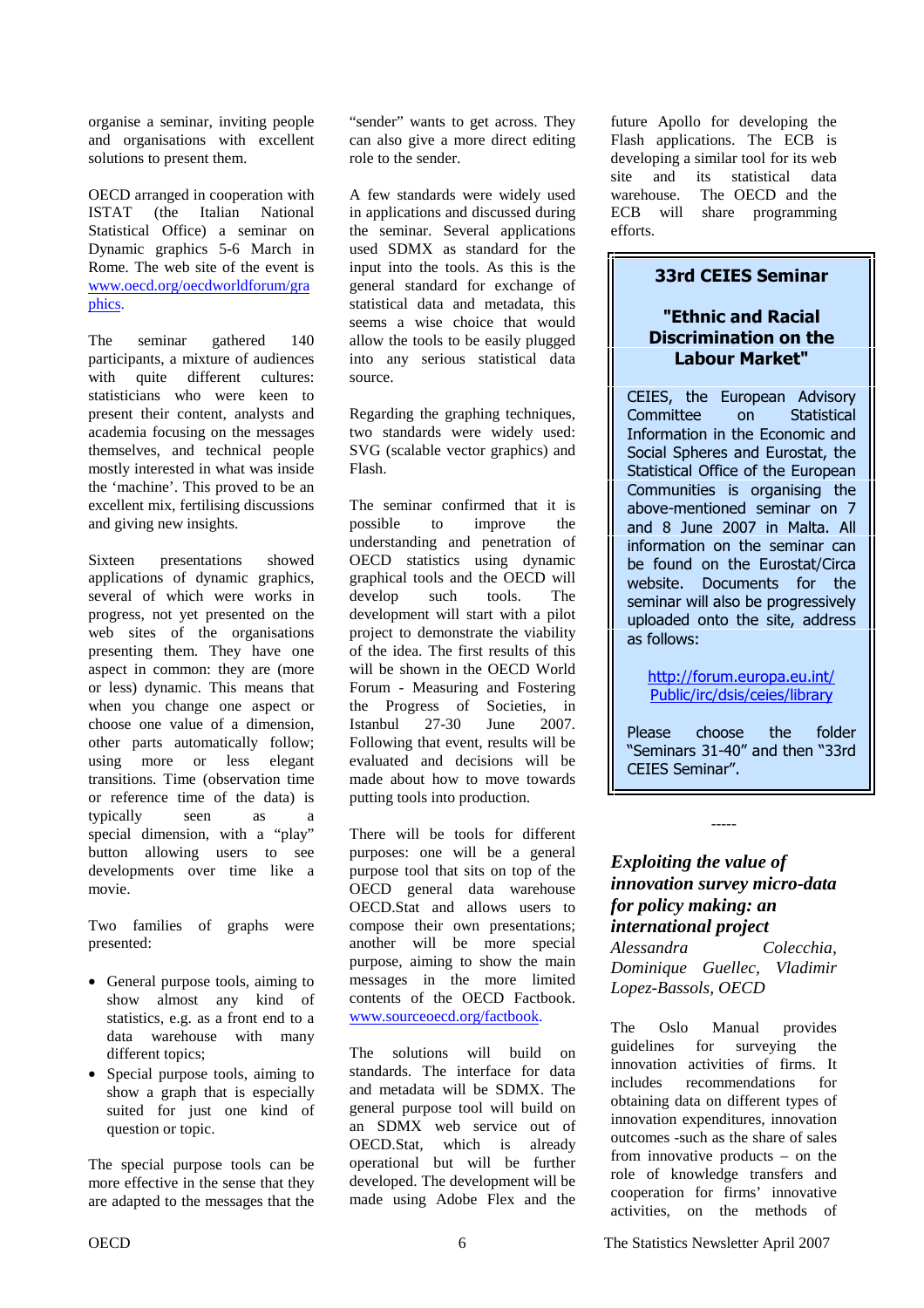protecting innovation, and the factors that hamper it. The third edition of the Manual (OECD, 2005) also broadens the concept of innovation to its non-technological forms.

There exists almost 15 years of experience with innovation surveys in a variety of countries that have been influenced by the Oslo Manual. Yet, the full potential of innovation surveys based on the Oslo Manual is a long way from being realised.

There continue to be well-known problems due to concerns over the reliability and accuracy of the data, comparability across countries, limited access to micro-data by researchers, low visibility of the indicators derived from the surveys, and still limited use of innovation survey results by the policy community.

The project described here addresses the determinants and impacts of innovation at the firm level across countries, using microdata from innovation surveys. Its added value is its international scope: indicators development and econometric estimates will be carried out in several OECD and non-member countries based on the same methodological approach.

OECD experts have selected items of high policy interest for the compilation of indicators and econometric analysis.

Internationally comparable indicators will range from standard innovation indicators to more complex ones on innovation modes and performance (i.e. composite indicators reflecting the degree and type of innovation performed by firms), innovation linkages (with universities, between companies etc.), and obstacles to innovation.

The econometric analysis will investigate: i) the firm-level link between innovation and productivity; ii) the channels of international knowledge transfers;

iii) non technological innovation and its impacts on firm-level performance; and iv) the role played by intellectual property rights (IPR) in innovation. Important characteristics of the firm will be taken into account in the analyses, including size, industry and multinational character (or not). Hence the project will also be able to draw policy implications regarding SMEs and globalisation.

Groups of experts are working in different countries in a co-ordinated way on micro-data from national innovation surveys. These teams will run similar statistical operations on their respective national data sets: cleaning of the data, compilation of indicators, econometric regressions.

The core data come from the latest round of national innovation surveys, notably CIS 4 (Community Innovation Survey, 4th edition, coordinated by Eurostat). In order to be able to conduct some more sophisticated econometric analysis, country experts will also need to link the CIS type of survey with other national surveys and/or registers.

This decentralised approach (each national team working on its own data set) is required by the confidential character of survey micro-data sets. That legal constraint explains the fact that there is almost no internationally comparative analysis available on innovation survey microdata.

Major obstacles to be addressed by experts involved in the project include: imperfect comparability of innovation surveys data (especially for non European countries), and uneven access to firm level data other than innovation but necessary for meaningful economic analysis (e.g. companies balance sheet).

As a result of these cross-country disparities in data availability some models might not be estimated in all participating countries, or be estimated in a simplified version.

In addition to these national exercises, some indicators will be tabulated and regressions will be run on European pooled data assembled by Eurostat in its Safe data centre, if the OECD obtains the permission to access such data. That would allow comparisons of results obtained from the two channels, although not all EU countries have provided the data to this Centre and only innovation survey variables are available there.

# **OECD in Figures 2006**

The 2006 edition of OECD in Figures contains key data on OECD countries, ranging from economic growth and employment to ene trade and migration.

The online editions of OECD in Figures in English, French, and now also German and Spanish are available via SourceOECD at:

http://www.SourceOECD.org <u>/rpsv/figures/en/toc.htm</u>

After a series of technical expert meetings (in Paris in November 2006, in Vienna in March 2007, and next June in Paris) during which national experts developed individual themes, and are developing modelling specifications and software routines, a project conference will be held in November 2007, where the main<br>methodological, statistical and methodological, statistical and analytical conclusions will be discussed by a wider audience.

This work, aiming at improving evidence-based policy analysis in the area of innovation, will provide an important contribution to the OECD Innovation Strategy which is currently being shaped.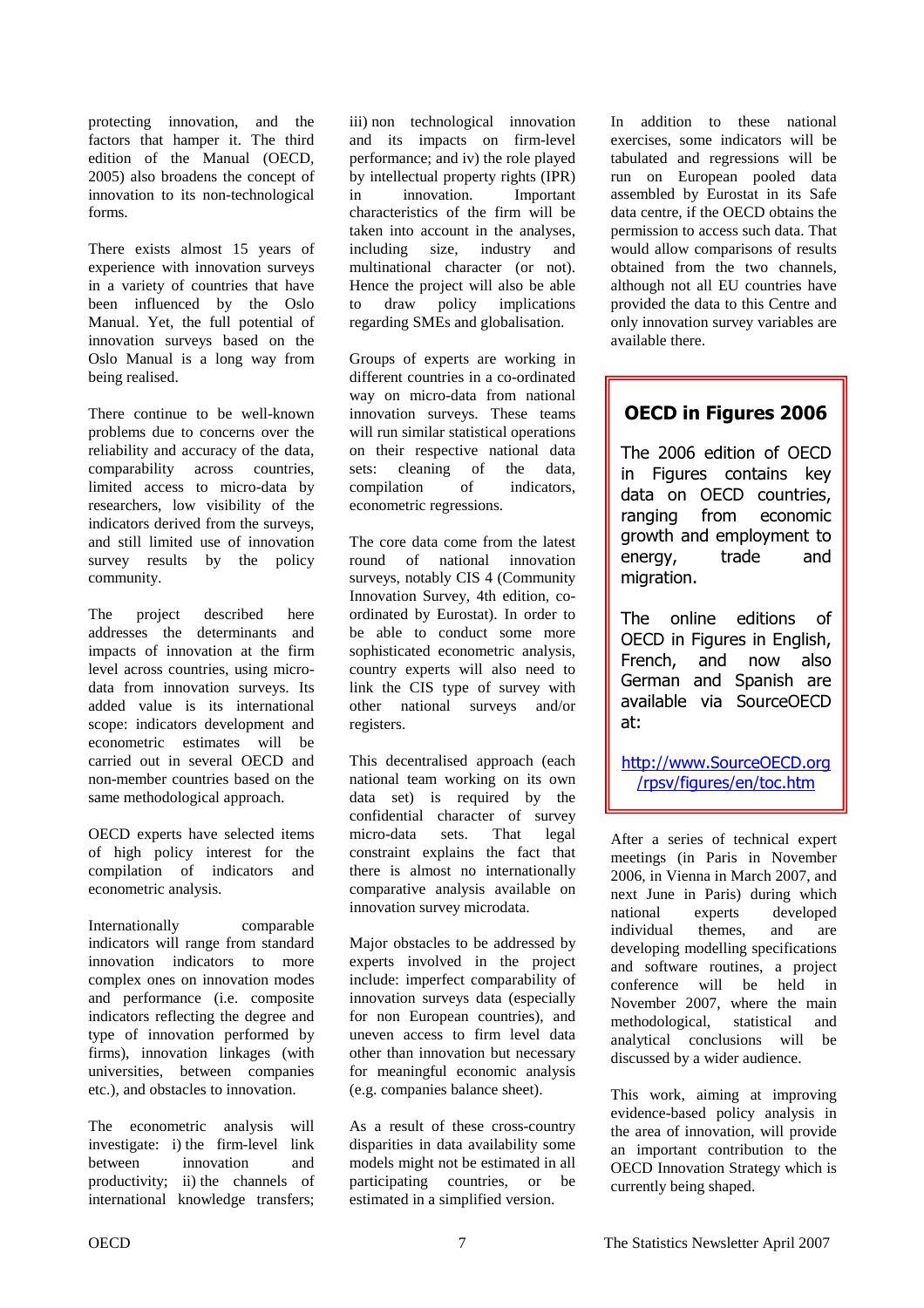# <span id="page-7-0"></span>*Measuring biotechnology*

*Anthony Arundel and Brigitte van Beuzekom, OECD* 

Improving the comparability of biotechnology indicators – and their collection – has posed several major challenges for national statistical systems. Unlike ICT or other technologies, there is no single biotechnology 'sector' that can be quickly identified and surveyed. Instead, biotechnology consists of a collection of related technologies with pervasive applications in many different primary and manufacturing sectors. Yet it is precisely the range of current and potential applications of biotechnology, together with their economic, environmental and social impacts, that creates a policy interest in obtaining high quality economic and innovation indicators for biotechnology.

The latest edition of OECD Biotechnology Statistics 2006 takes a major step forward in improving the comparability of biotechnology indicators between countries. The improvement in both data collection and comparability has been made possible by the work of the OECD and national experts to develop both a definition of biotechnology and the Framework for Biotechnology Statistics, which provides guidance for the collection of data on biotechnology.

Most countries now use the OECD list-based definition of biotechnology or similar definitions that focus on modern biotechnologies. However, full comparability has not yet been reached, due to different methods of constructing sample frames and dealing with survey non-response. The methodological similarities and differences of the national biotechnology surveys are summarised in OECD Biotechnology Statistics 2006. The biotechnology data presented here are official data collected by National Statistical Offices. This is only a small selection of the data presented in OECD Biotechnology Statistics 2006.

### **Biotechnology R&D**

Biotechnology research and experimental development (R&D) is defined as R&D into biotechnology techniques, biotechnology products or biotechnology processes, in accordance with both the OECD biotechnology definition and the Frascati Manual for the measurement of R&D.

Business sector expenditures on biotechnology R&D are available for 17 countries plus China (Shanghai). Business sector expenditures on biotechnology R&D in 2003 are highest in the United States (USD 14 232 million current PPP), accounting for 66.3% of all business sector biotechnology R&D in the 17 countries (including Shanghai).

The share of all business sector R&D due to biotechnology is an indicator of a research focus on biotechnology by firms. In Iceland, biotechnology R&D accounts for 51.4% of all business sector R&D. The share exceeds 10% in Canada (12.0%), New Zealand (20.9%), and Denmark (23.8%). In the United States, 7.0% of business sector R&D expenditures are on biotechnology.

### **Public sector biotechnology R&D**

The two main types of government programmes to support biotechnology research are either direct funding of research by the public research sector or direct (research grants) and indirect (tax deductions for research expenditures) funding of research by the private sector. Government funding of both public and private biotechnology research can be substantial.

Data on public sector expenditures on biotechnology R&D are available for 10 countries. In 2003, Korea had the highest level of government expenditures on biotechnology R&D, at USD 727.4 million (current PPP), followed by Canada and Spain. Biotechnology

R&D expenditures in Korea have increased 63.1% in two years, reaching USD 1 186.6 million (current PPP) in 2005.

The percentage of all public sector R&D expenditures due to biotechnology is a measure of the government's focus on biotechnology research. New Zealand has the highest share, at 24.2%, followed by Korea (15.3%) and Canada (12.4%). The results for the United Kingdom and Sweden are less than 2%, but in both of these countries the data only capture a part of total government R&D spending.

#### **Biotechnology applications**

Biotechnology has many different applications. Data on the number of firms active in specific application fields are available for 14 countries plus China (Shanghai).

Three main application fields are generally comparable across all countries: health, agro-food, and industry-environmental. Health includes both human and animal health, agro-food includes all agricultural applications plus fishing, forestry and food processing; and industryenvironmental includes industrial processing, natural resources, and environmental applications. In addition, an 'other' category covers services and platform technologies such as bioinformatics, plus other applications that are not included in the three main fields in some countries.

Firms can be active in more than one application. When data are available for more than one application field the results are the percentage of total firm-field combinations in each specific application.

The majority of firms, 45%, are active in health, 22% are active in agro-food, 19% in industryenvironmental applications, and 18% are active in the 'other' category.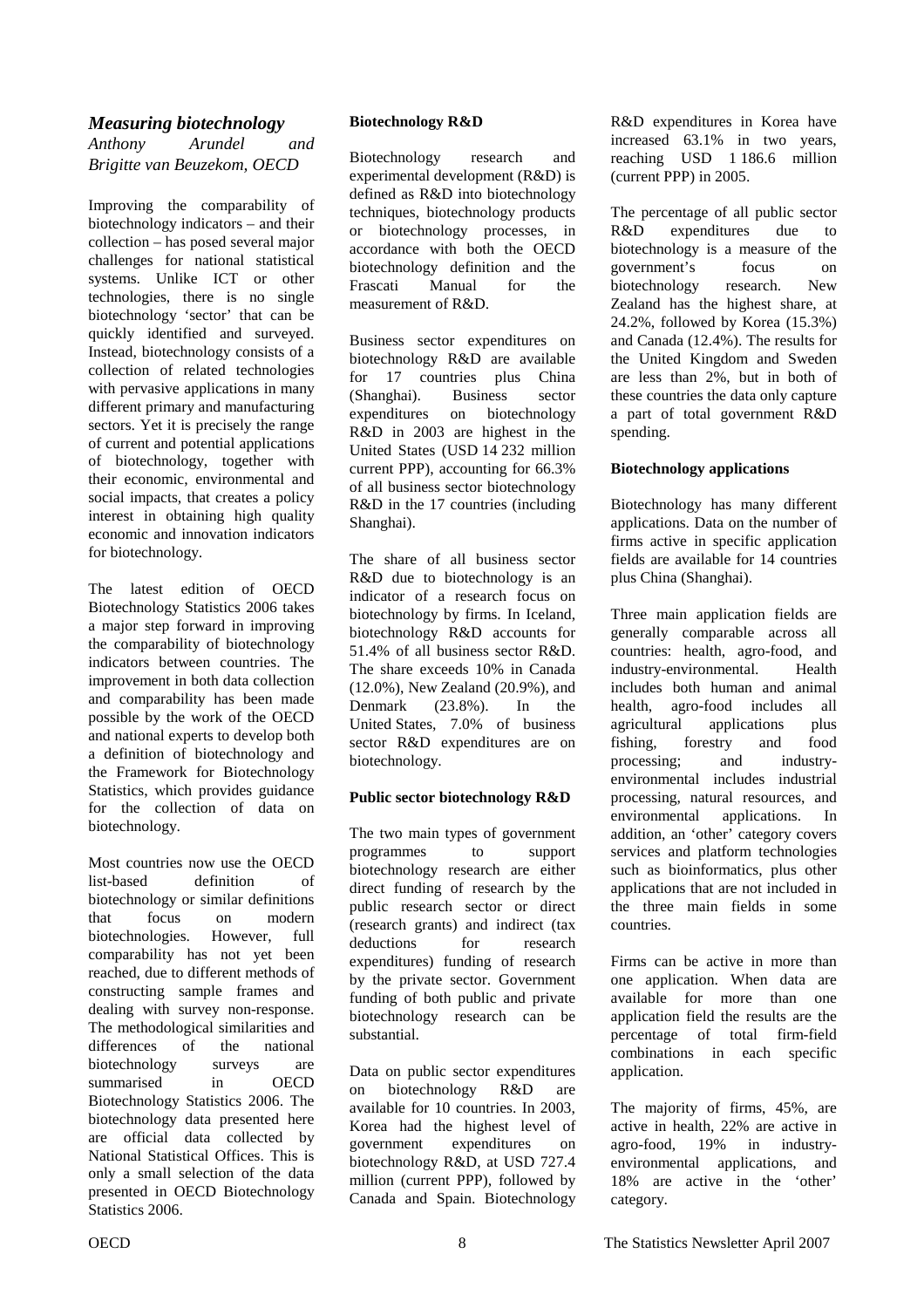



n/a Not available.

1. Results for Denmark could overestimate biotechnology R&D because a few health biotechnology firms did not give the percentage of their total R&D allocated to biotechnology. For these firms, all R&D was assigned to biotechnology.

2. Biotechnology R&D financed by the federal government only (excludes provincial funding) and excludes business funding of public sector research.

- 3. Central government budget provision for R&D expenditure data.
- 4. Higher education sector only.

Source: OECD (2006), OECD Biotechnology Statistics 2006, OECD, Paris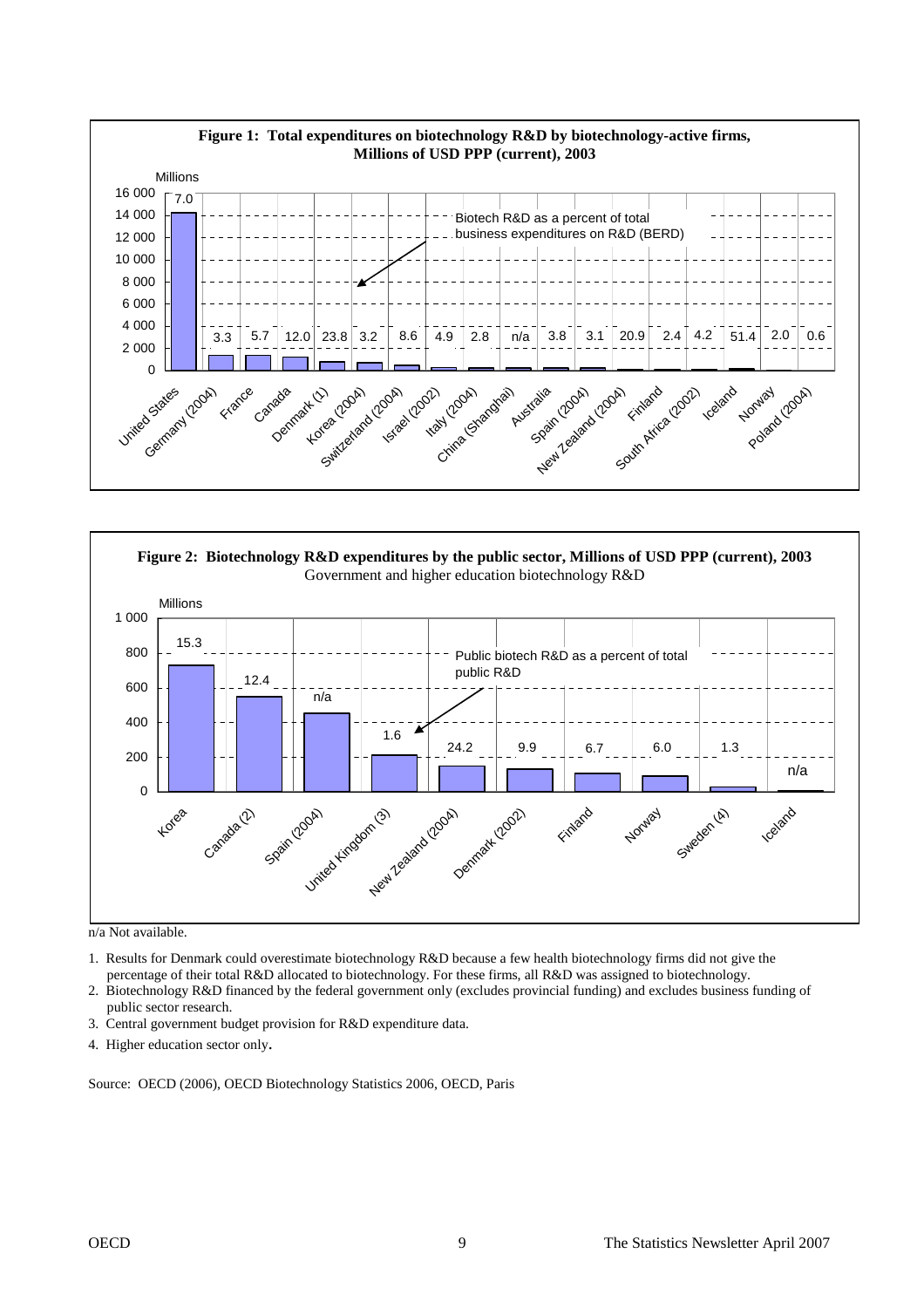<span id="page-9-0"></span>

#### **Application definitions**

Health: includes human and animal health applications. Industrial-environmental: includes industrial processing, environmental, energy and natural resource extraction applications. Agro-Food: includes agricultural and food processing, marine, and silviculture applications. Other: includes bioinformatics, support services and platform technologies not included above, and other applications not included above.

For further details, see page 40, *OECD Biotechnology Statistics 2006*. Source: OECD (2006), OECD Biotechnology Statistics 2006, OECD, Paris

Germany and the United States have the highest share of firms active in health applications (65%), followed by China (Shanghai, 63%) and Canada (54%). Only 19% of New Zealand firms are active in health biotechnology.

Conversely, New Zealand leads all other countries in the share of firms active in agro-food applications, at 53%, compared to less than 10% in Sweden.

### **For further reading**

- OECD (2006), OECD Biotechnology Statistics 2006, OECD. Paris, available at: [http://www.oecd.org/dataoecd/51](http://www.oecd.org/dataoecd/51/59/36760212.pdf) /59/36760212.pdf.
- OECD (2005), A Framework for Biotechnology Statistics, OECD, Paris, available at: [http://www.oecd.org/dataoecd/5/](http://www.oecd.org/dataoecd/5/48/34935605.pdf) 48/34935605.pdf.
- OECD (2002), Frascati Manual, Proposed Standard Practice for Surveys on Research and Experimental Development, OECD, Paris.

-----

# *Is happiness measurable and what do those measures mean for policy? Anne Griffoin, OECD*

On April 2 and 3 in Rome, the OECD in cooperation with the European Commission's Joint Research Centre, The Bank of Italy and the Centre for Economic and International Studies at the University of Rome (Tor Vergata) organised a conference on "Is happiness measurable and what do those measures mean for policy?"

The meeting brought together senior statisticians, policy makers and some of the leading academics in this field from across OECD member countries. More than 100 participants from around 20 countries attended.

The event began with a keynote address from Professor Ed Diener (University of Illinois) that summarised the latest thinking on whether and how happiness could be measured. The sessions that followed considered the determinants of happiness over time

and between countries, as well as the components of happiness with a particular focus on the links (in both directions) between subjective wellbeing and people's experiences with education and work. The final session looked at the ways in which happiness measures could be used for policy making.

The conference conclusions are still being finalised but there was widespread agreement that assessing subjective wellbeing was going to become increasingly important to policy makers and to which statisticians will need to pay more attention. Moreover, while measures of subjective wellbeing are unlikely to replace other measures of wellbeing, they are a useful complement to the more traditional measures. It was also felt that work on understanding the causes of some of the components of happiness (i.e. people's experience with work or education) could be a particular practical area of research on which to focus.

Discussion papers are available at [http://www.oecd.org/oecdworldforu](http://www.oecd.org/oecdworldforum/happiness) m/happiness.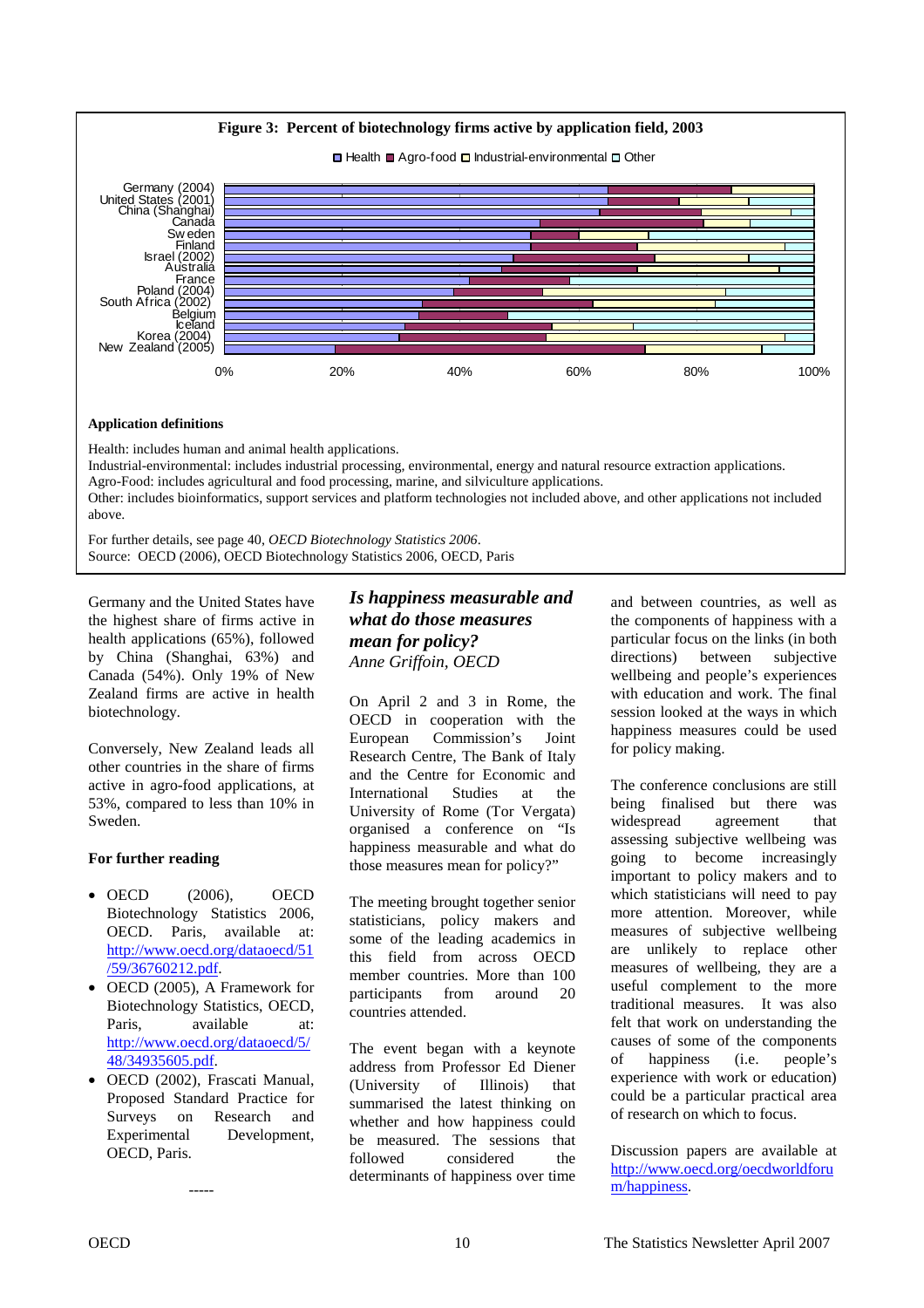# <span id="page-10-0"></span>**NEWS IN BRIEF**

#### **OECD.Stat web browser usage**

Since 2005 OECD statistics have been made progressively available to the public via the internet. The OECD.stat web browser (http://stats.oecd.org/wbos/default.aspx) provides access to a selection of the corporate statistical data warehouse covering the vast majority of the organisation's activities. Use of the system has been steadily increasing as can be seen from the graphs and tables below.

#### **Total Hits by month**

The period August 2006 to March 2007 saw an almost threefold increase in users accessing the system via the internet and March had the highest number of hits in a single 24hr period (13,461).



(Note: a "hit" refers to each time a user opens a dataset link to view the default data, or makes another selection and clicks on the browser's "View data" button)



Average weekday access is currently around 11,500.

For further information please contact OECDdotStat@oecd.org.

# **Rich Internet applications for the visualisation of statistics: the use of Flex 2 and SDMX-ML on the European Central Bank website**

Rich Internet Applications (RIAs) have become increasingly popular today, with the success of various Internet applications such as Mail, Finances and Maps from Google and Yahoo, for example. As a hybrid between desktop and web-based applications, Rich Internet Applications aim at offering the best of both worlds: the rich user experience and responsiveness of desktop applications together with the low maintenance costs, platform independence and broad reach of internet applications. Several technologies are available for implementing RIAs, such as Ajax, Flash and Java. They all rely on an intermediary client engine, which will execute user actions on the user computer instead of on the server, thereby improving the responsiveness of the application.

The European Central Bank (ECB) uses RIA technologies in order to improve the visualisation and accessibility, and therefore the understanding, of statistics published on the ECB website and in the Statistical Data Warehouse. Around mid-April 2007, new graphs were introduced for the euro foreign exchange reference rates (www.ecb.int/stats/exchange/eurofxref/) which are, by far, the most popular section on the ECB website with more than 165 million hits since January 2006. When on that page, one will arrive on the currency page which hosts the new graphs after having selected a currency.

When hovering over the graph, visitors will see the value of each data point together with the change over the last period, therefore improving the accessibility of the data. One of the most frequent requests concerning exchange rates on the ECB statistics hotline is for direct access to historical data. This situation has now been improved with the introduction of the new graphs. Different periods of observation (last month, last 3 months, last year, etc) can also be selected. As all actions requested by the visitor (such as changing the selected period) happen on the visitor's computer, the application responds immediately, which enhances the overall user satisfaction and allows to increase the quantity of information extracted from the data.

In the initial version, the new features have been voluntarily limited in order not to overwhelm visitors and, therefore, incremental updates will be favoured. New versions of the graphs will be released on a regular basis, with one or two features being added with every release. Features planned so far are:

- A modifiable slider to visually select the observation period;
- Possibility to switch from EUR vs. Currency to Currency vs. EUR;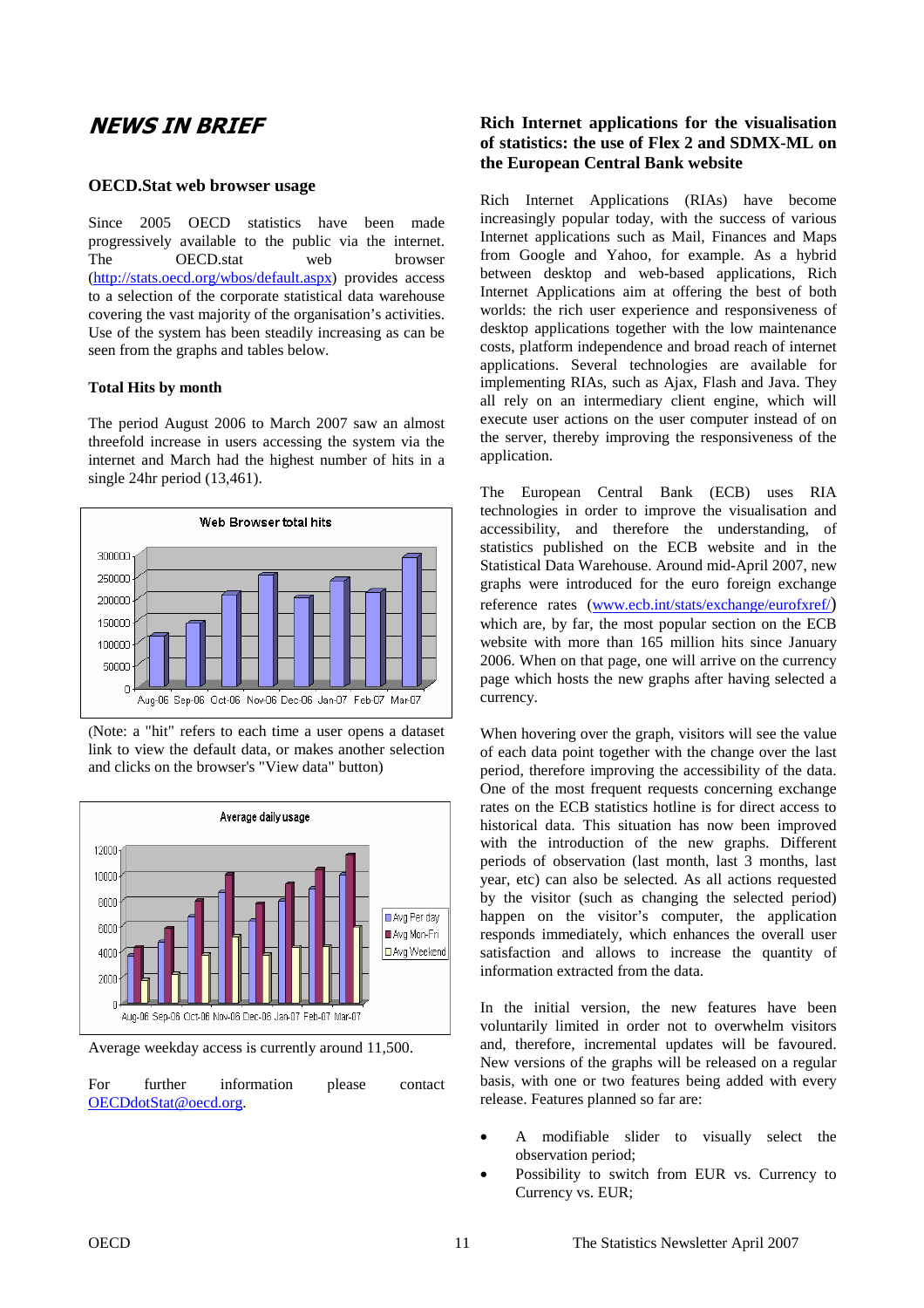- <span id="page-11-0"></span>Possibility to change the time-series frequencies;
- Possibility to compare currency developments; and
- Add a data table to make it easier to download the data from the graph.

The first two features listed above will be available to the public by 15 May 2007 at the latest. The ECB plans to use the same technology for the charting functionality of the ECB Statistical Data Warehouse, for the Eurosystem joint dissemination framework, for the forthcoming Yield Curve to be published in July, and eventually for all charts that are on the ECB web site.

For further information about RIAs for the visualisation of statistics at the ECB please contact Xavier.Sosnowska@ecb.int.

# **RECENT PUBLICATIONS**

*All OECD publications can be ordered on line at: www.oecd.org/bookshop*

# **OECD Factbook 2007**

OECD Factbook 2007 is the third edition of a comprehensive and dynamic statistical annual from the OECD. More than 100 indicators cover a wide range of areas: economy, agriculture, education, energy, environment, foreign aid, health and quality of life, industry, information and communications, population/labour force, trade and investment, taxation, public expenditure and R&D. Data are provided for all OECD member countries with area totals, and for selected non-member economies. The 2007 edition includes a special focus on migration data.

The online version of the OECD Factbook 2007 is available at www.sourceoecd.org/factbook

### **OECD International Development Statistics CD-ROM: 2007 Edition**

Published by the Development Assistance Committee (DAC) of the OECD, this CD-ROM provides economists and researchers with a unique source of up-to-date comparative statistics and information on international development.

Time series cover: volume, origin and types of aid and other resource flows to over 150 recipient countries; individual aid activities on bilateral and multilateral Official Development Assistance commitments by sector type, donors, recipient, with textual and numerical information on projects; key development indicators; numerous Aid charts for DAC members, recipient countries/territories and regions.

Further information is available on the OECD website at: www.oecd.org/dac/stats/idscd

# **OUT SOON**

# **OECD Regions at a Glance: 2007 Edition**

Regions are high on the policy agenda of OECD countries. And it is no wonder. Just 10% of regions accounted for more than half of total employment creation in most OECD countries between 1998 and 2003. This means that national growth tends to be driven by the dynamism of a small number of regions. Policy makers need sound statistical information on the source of regional competitiveness, but such information is not always available. Sub-national data are limited and regional indicators are difficult to compare between countries. *OECD Regions at a Glance* aims to fill this gap by analysing and comparing major territorial patterns and regional trends across OECD countries. It assesses the impact of regions on national growth. It identifies unused resources that can be mobilised to improve regional competitiveness. And it tackles more intangible factors that can make the difference: it shows how regions compete in terms of well-being (access to higher education, health services, safety etc.).

# **African Economic Outlook 2006/2007**

The African Economic Outlook combines the expertise of the OECD with the knowledge of the African Development Bank on African economies. The objective is to review annually the recent economic situation and the short-term likely evolutions of selected African countries. The Outlook is drawn from a country-bycountry analysis based on a unique analytical design. This common framework includes a forecasting exercise for the current and two following years using a simple macroeconomic model, together with an analysis of the social and political context. It also contains a comparative synthesis of African country prospects, placing the evolution of African economies in the world economic context. This edition includes a special focus on water and sanitation issues. A statistical appendix completes the volume.

# **Pensions at a Glance: Public Policies across OECD Countries 2007 Edition**

Government-mandated pension and retirement policies have changed dramatically during the past decade. Pensions at a Glance presents a consistent framework for comparing public-pension policies across OECD countries, as well as reliable data. The report thus provides the basis for not only evaluating existing pension systems, but also designing and implementing future reforms.

This second edition updates in-depth information on the key features of mandatory pension systems—both public and private--in the 30 OECD countries, including projections of retirement-income for today's workers.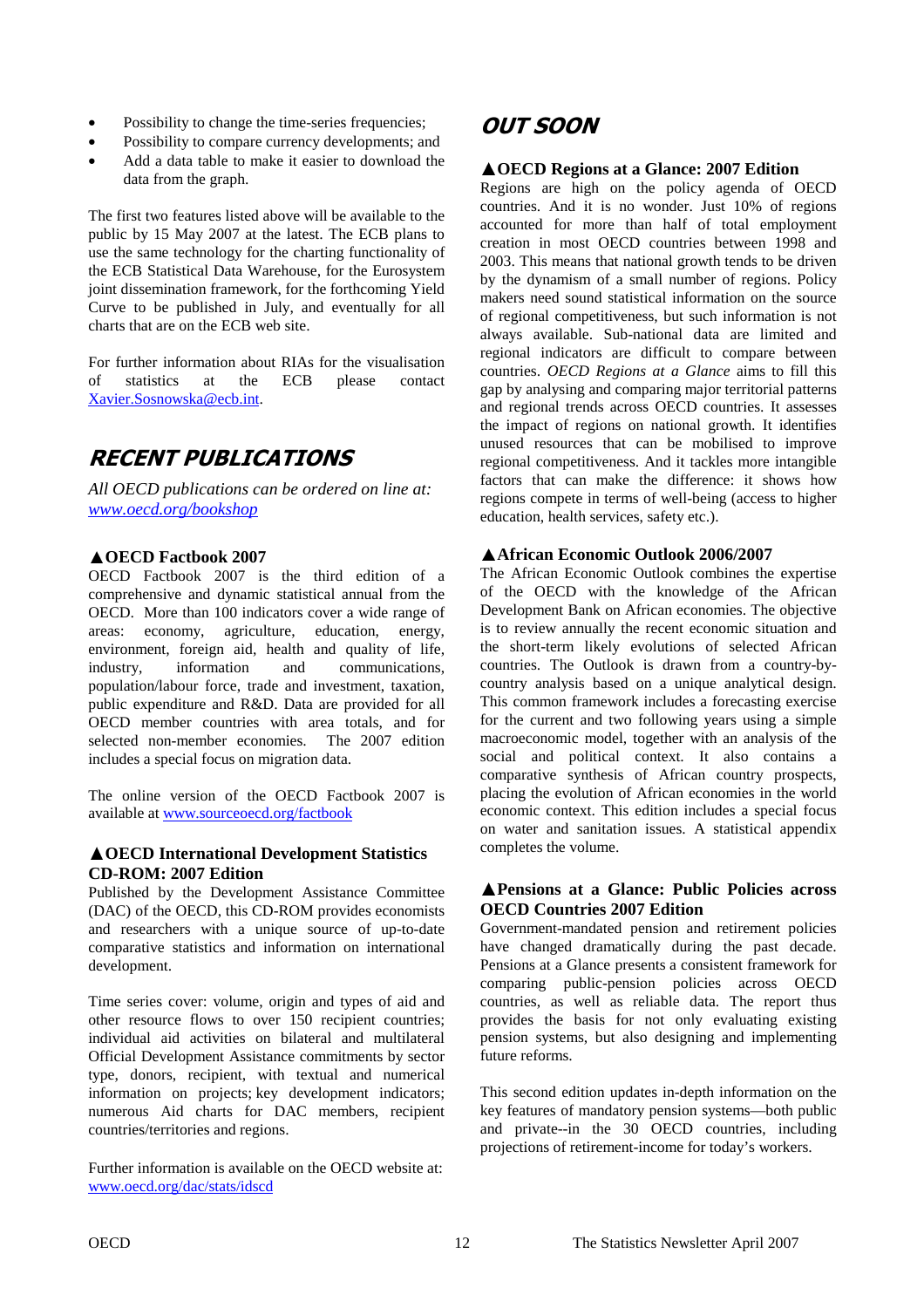# <span id="page-12-0"></span>**Forthcoming OECD Meetings**

*N.B. Unless otherwise indicated attendance at OECD meetings and Working Parties is by invitation only* 

| 2007<br>10-11 May | OECD Expert Group on Statistical Data Metadata Exchange, Statistics Directorate (STD), Geneva,<br>Switzerland (www.oecd.org/std/research/exchangeexpertgroup/2007)                                                                                                         |
|-------------------|----------------------------------------------------------------------------------------------------------------------------------------------------------------------------------------------------------------------------------------------------------------------------|
| 10-11 May         | OECD Structural Business Statistics Expert Meeting, Statistics Directorate (STD), Paris, France<br>(www.oecd.org/std/sbs2007)                                                                                                                                              |
| 14-15 May         | Innovation, Growth and Equity, OECD Forum 2007, Public Affairs and Communication<br>Directorate (PAC), Paris, France (www.oecd.org/Forum2007)                                                                                                                              |
| 15-16 May         | Meeting of OECD Council at Ministerial Level, Paris, France                                                                                                                                                                                                                |
| 21 May            | Working Party on Indicators for the Information Society (WPIIS), Directorate for Science,<br>Technology and Industry (STI), London, United Kingdom                                                                                                                         |
| 22-24 May         | Working Party No. 2 on Tax Policy Analysis and Tax Statistics, Centre for Tax Policy (CTP),<br>Ottawa, Canada                                                                                                                                                              |
| 11-12 June        | Development Assistance Committee (DAC) Working Party on Statistics, Development Co-<br>operation Directorate (DCD), Paris, France                                                                                                                                          |
| 11-12 June        | Working Party of National Experts on Science and Technology Indicators (NESTI), Directorate for<br>Science, Technology and Industry (STI), Paris, France                                                                                                                   |
| 13 June           | Joint NESTI-TIP Workshop on Innovation Indicators for Policy Making and Impact Assessment,<br>Directorate for Science, Technology and Industry (STI), Paris, France                                                                                                        |
| 13-14 June        | Meeting of the OECD Committee on Statistics, Geneva, Switzerland                                                                                                                                                                                                           |
| 18 June           | Working Party on Territorial Indicators - 14th Session, Public Governance and Territorial<br>Development (GOV), Rome, Italy                                                                                                                                                |
| 25-27 June        | OECD Short-term Economic Statistics Working Party (STESWP), Statistics Directorate (STD),<br>Paris, France                                                                                                                                                                 |
| 27-30 June        | Measuring and Fostering the Progress of Societies, Second OECD World Forum, in co-operation<br>with the European Commission, the Organisation of the Islamic Conference, the United Nations<br>and the World Bank, Istanbul, Turkey (www.oecd.org/oecdworldforum/Istanbul) |
| 28-29 June        | Focus Group on New Producer Support Estimate Classification and Indicators, Directorate for<br>Trade and Agriculture (TAD), Paris, France                                                                                                                                  |
| 02 July           | Insurance and Private Pensions Committee - Task Force on Pension Statistics, Directorate for<br>Financial and Enterprise Affairs (DAF), Paris, France                                                                                                                      |
| 02 July           | Special Session of the Task Force on Pension Statistics dedicated to insurance statistics and<br>indicators, Directorate for Financial and Enterprise Affairs (DAF), Paris, France                                                                                         |